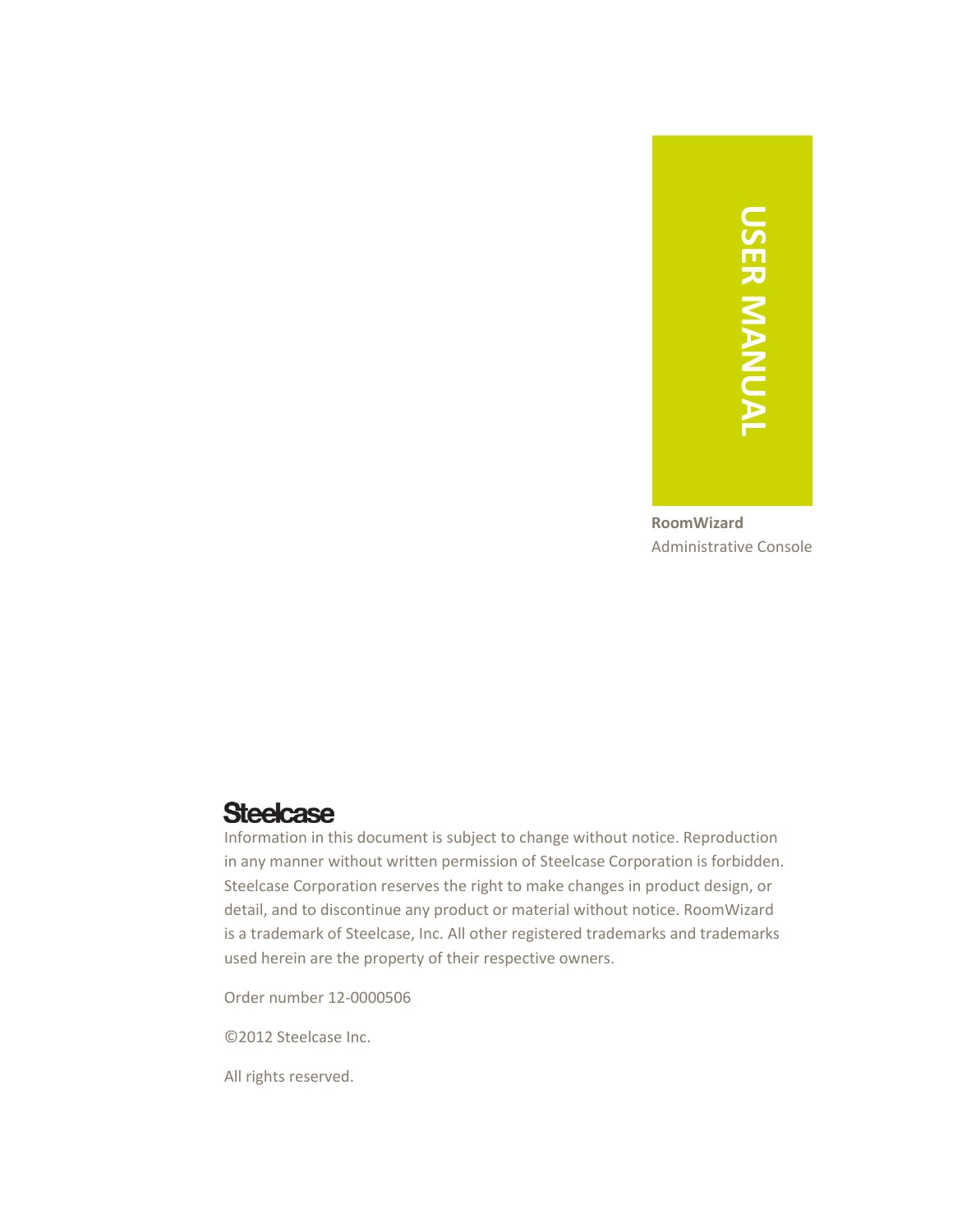# **Contents**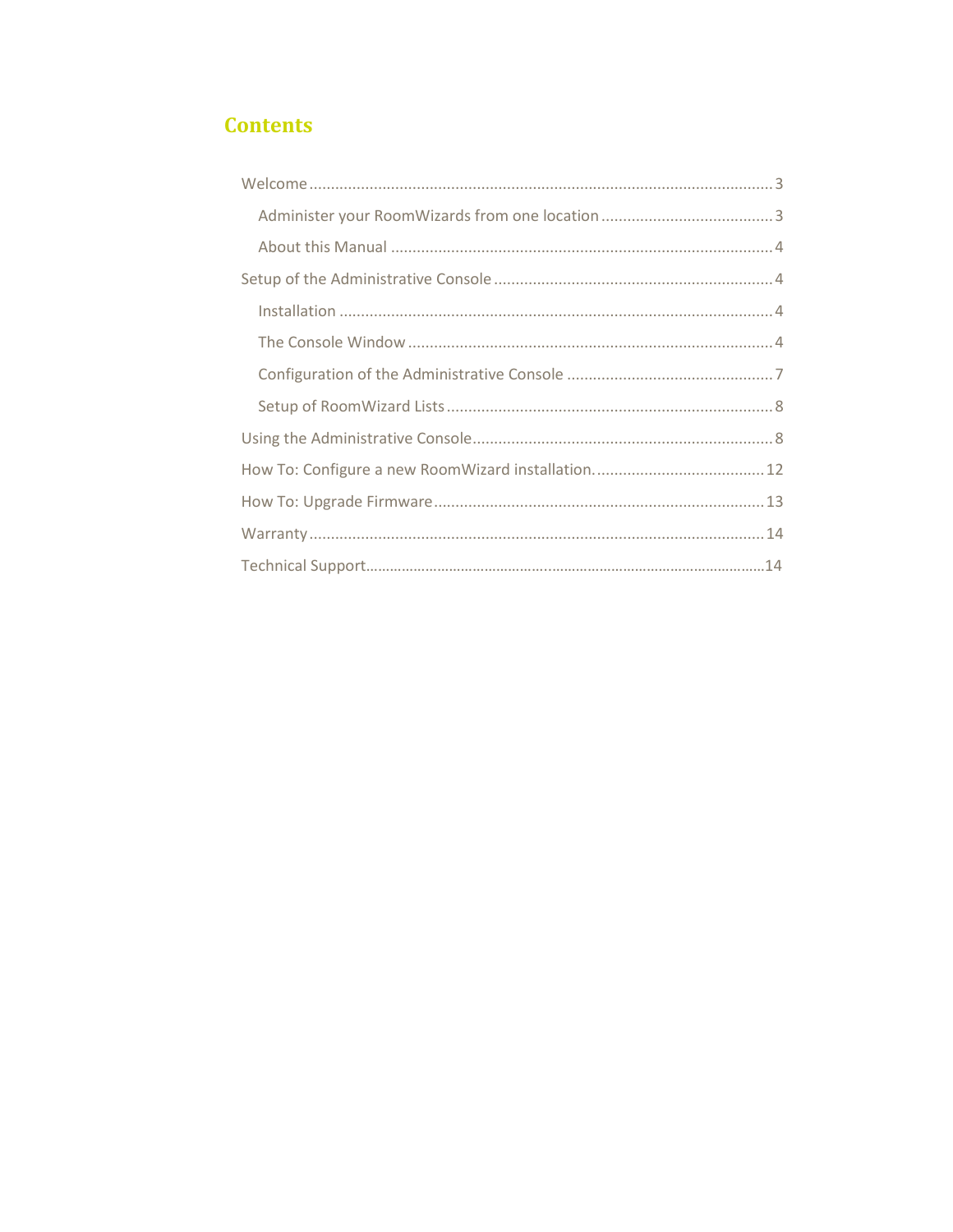# <span id="page-2-0"></span>**Welcome**

### <span id="page-2-1"></span>**Administer your RoomWizards from one location**

The RoomWizard Administrative Console allows you to administer all of the RoomWizards in your enterprise from one location. It's a PC based application that enables you to

- o Find all the RoomWizards on your network (Firmware Version 4.1 is required on the RoomWizards to enable the Console search function to operate).
- o Logically group your RoomWizards together no limits on number of groups or the number of RoomWizards in a group.
- o Perform administrative operations on multiple RoomWizards at the same time such as:
	- Select a master (already configured RoomWizard) and replicate its configuration out to all other selected RoomWizards with one operation
	- **Upgrade the firmware/apply patches to all selected** RoomWizards with one operation
- o Get status information on all your RoomWizards such as:
	- See what units are currently offline/experiencing problems.
	- See CPU Loading, Disk Usage and other information on any selected RoomWizard.
- o View and capture log files from RoomWizards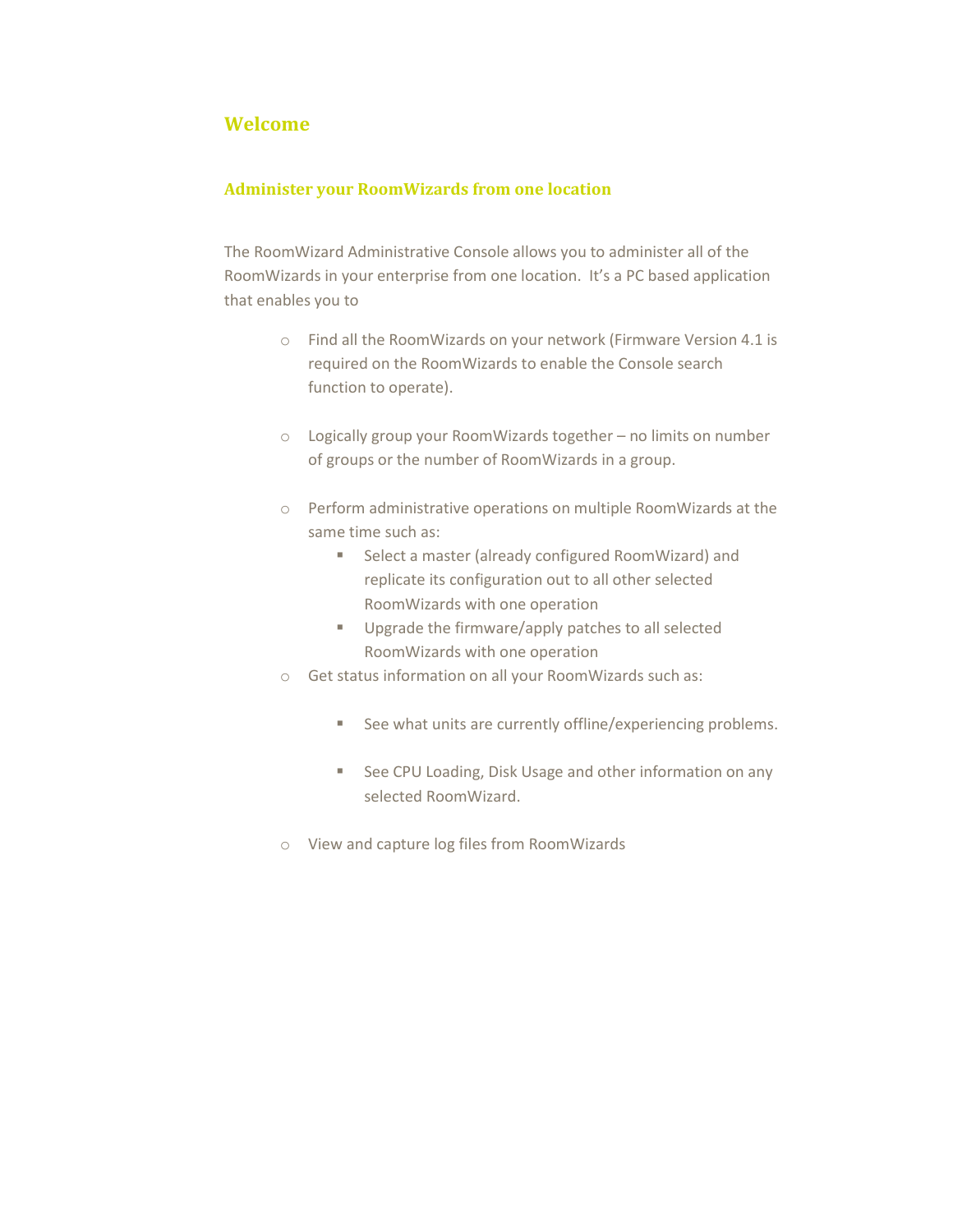### <span id="page-3-0"></span>**About this Manual**

This manual describes how to use the RoomWizard Administrative Console, which helps you better manage your RoomWizards.

# <span id="page-3-1"></span>**Setup of the RoomWizard Administrative Console**

### <span id="page-3-2"></span>**Installation**

The RoomWizard Administrative Console needs to be installed on a PC compatible computer, running windows XP or higher. System Hardware requirements are minimal, less than 50MB of disk space and 100MB or RAM.

The RoomWizard Administrative Console uses .NET, but installs all components that it needs.

Simply run Setup.exe on your PC to install the software.

### <span id="page-3-3"></span>**The RoomWizard Administrative Console Window**

Each time you execute RoomWizard Administrative Console.exe, you are prompted for a password. The default password is "roomwizard" and can be changed in the Options dialog.

Enter the password and the console window will appear.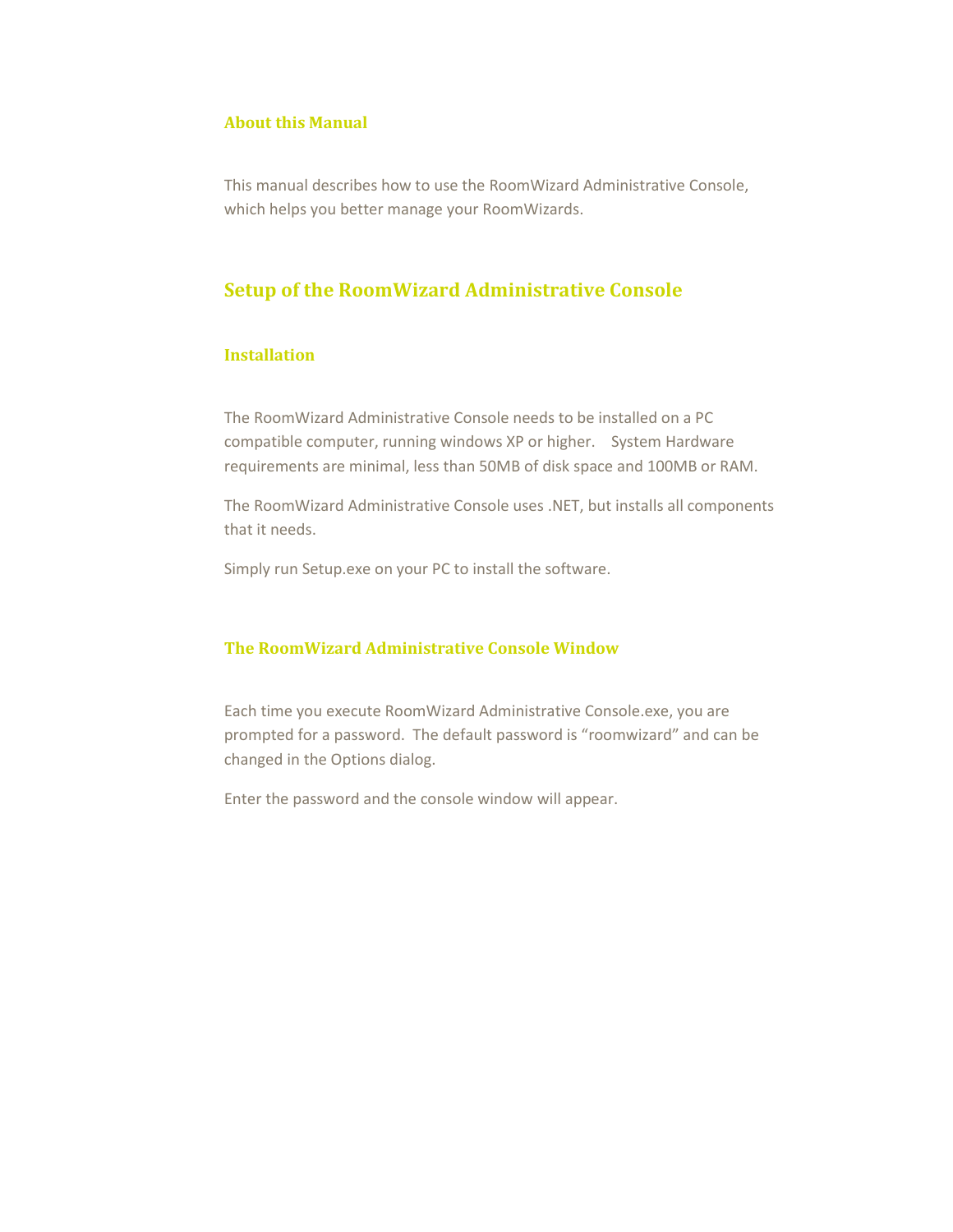

There are 5 areas of the Administrative console. These are the Menu Bar, RWList Views, Output Views, Property Views, and Status Bar.

| <b>Screen Area</b>   | <b>Purpose</b>                                                                                                                                                    |
|----------------------|-------------------------------------------------------------------------------------------------------------------------------------------------------------------|
| <b>Menu Bar</b>      | Provides basic access to core setup features<br><b>File Menu</b><br>Save lists of RoomWizards<br>Restore lists of RoomWizards                                     |
|                      | <b>View Menu</b><br>Set the application options<br>Set the default Web Page view homepage                                                                         |
|                      | <b>Search Menu</b><br>Search the network for all RoomWizards<br>Search the network for new RoomWizards<br><b>About</b><br>Shows legal information on the software |
| <b>RW List Views</b> | This area provides two ways to view the<br>RoomWizards:<br><b>Groups tab view</b><br>Shows the alphabetized list of groups and<br>group members.                  |
|                      | <b>Status tab view</b><br>Shows the same information sorted with<br>RoomWizards with issues at the top of the                                                     |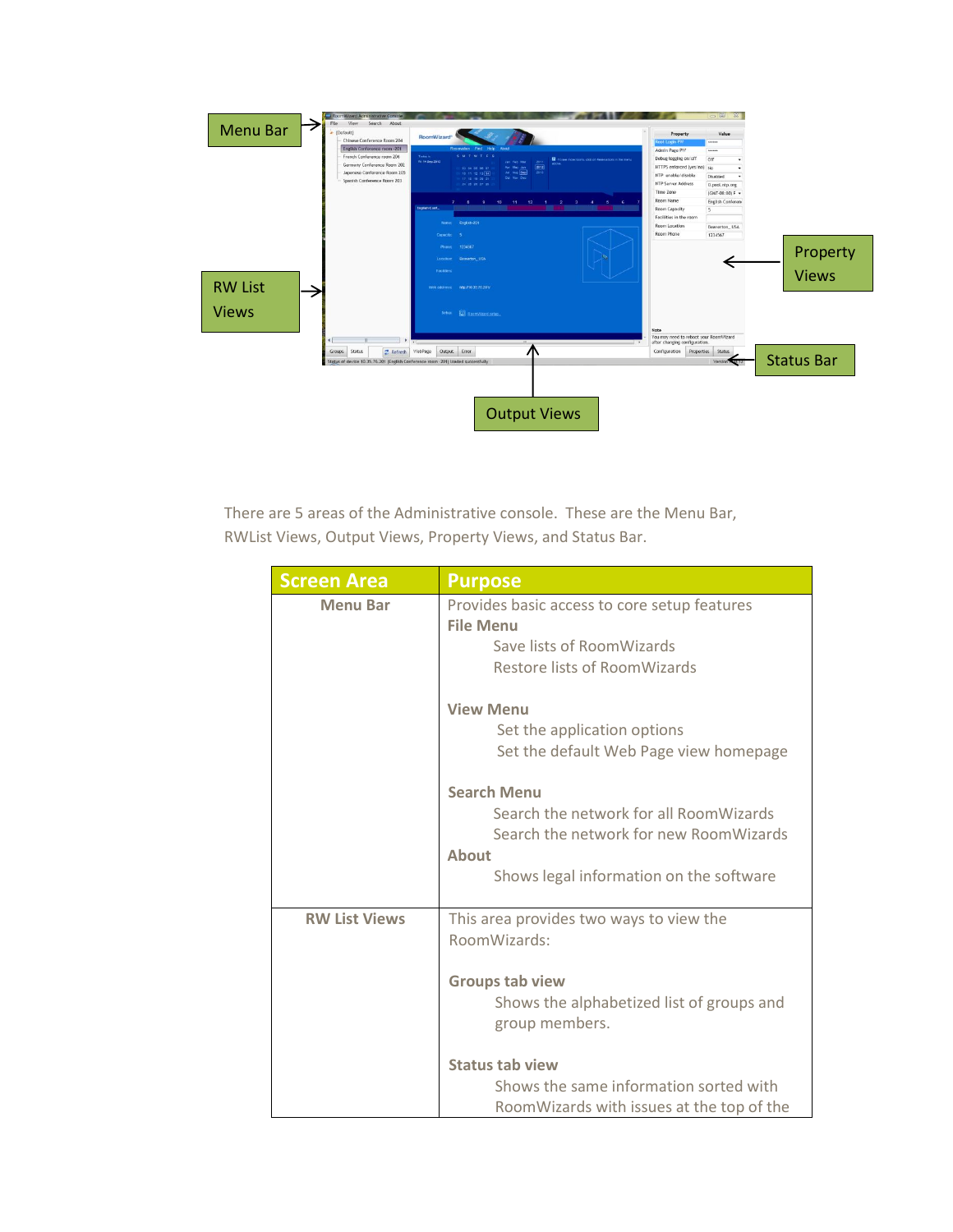|                       | lists to make it easy to find what                   |
|-----------------------|------------------------------------------------------|
|                       | RoomWizards are having problems                      |
|                       | currently.                                           |
|                       |                                                      |
|                       | <b>Refresh button</b>                                |
|                       | Refreshes the status of the RoomWizards in           |
|                       | the view.                                            |
|                       |                                                      |
|                       | Right clicking on a group or selected RoomWizard     |
|                       | brings up a right click menu with all of the options |
|                       | available for administrating the RoomWizards.        |
|                       |                                                      |
| <b>Output Views</b>   | Shows the various outputs from the RoomWizard        |
|                       | Administrative Console.                              |
|                       |                                                      |
|                       | <b>Web Page view</b>                                 |
|                       | Displays one of three pages from the                 |
|                       | RoomWizard currently selected. This can be           |
|                       | configured via the View->Web Page menu               |
|                       | item.                                                |
|                       |                                                      |
|                       | The Reservation page, the Home page or               |
|                       | the Front Panel of the RoomWizard can be             |
|                       |                                                      |
|                       | displayed in this window.                            |
|                       |                                                      |
|                       | Output tab view<br>Shows information on what the     |
|                       | RoomWizard Administrative Console is                 |
|                       |                                                      |
|                       | doing and any issues that may have                   |
|                       | occurred.                                            |
|                       |                                                      |
|                       | <b>Error tab view</b>                                |
|                       | Shows only errors that have occurred                 |
|                       | during operations, to quickly locate problem         |
|                       | units.                                               |
| <b>Property Views</b> | Shows information about a specific selected          |
|                       | RoomWizard.                                          |
|                       |                                                      |
|                       | <b>Configuration tab view</b>                        |
|                       | Contains information about the                       |
|                       | RoomWizard that can be edited directly in            |
|                       | the tab such as the Room Capacity, Time              |
|                       | Zone, NTP server information, etc.                   |
|                       |                                                      |
|                       | <b>Properties tab view</b>                           |
|                       | Contains static information about the                |
|                       | RoomWizards network connection, Serial               |
|                       | Number, and installed Firmware version.              |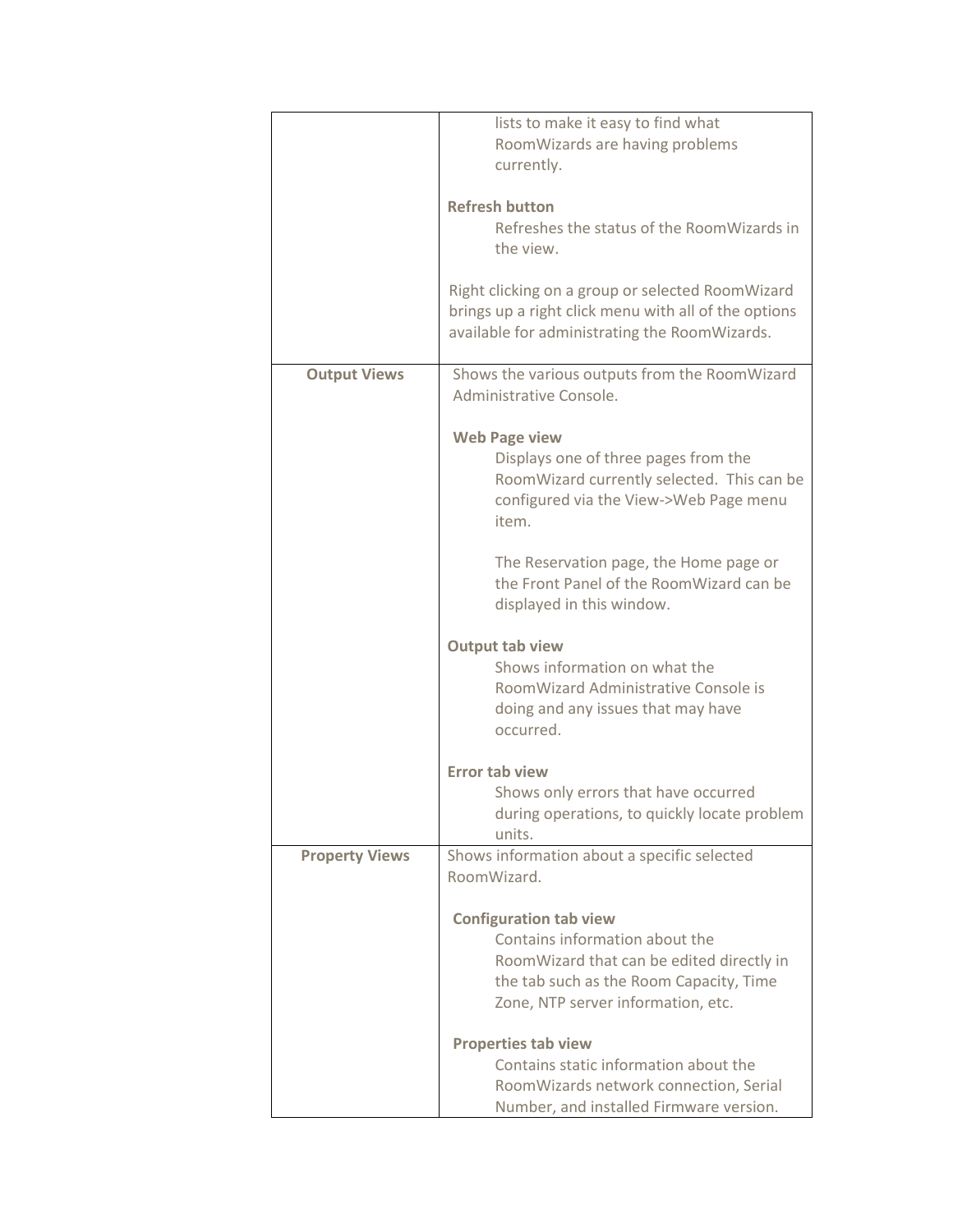|                   | <b>Status tab view</b><br>Contains static information pulled from the<br>RoomWizard such as the CPU, Memory and<br>Driver status.                              |
|-------------------|----------------------------------------------------------------------------------------------------------------------------------------------------------------|
| <b>Status bar</b> | Shows information on what the RoomWizard<br>Administrative Console is currently doing, if long<br>operation is in progress, and the Console version<br>number. |

### <span id="page-6-0"></span>**Configuration of the RoomWizard Administrative Console**

On the first time use of the RoomWizard Administrative Console, the main options need to be set, and the RoomWizard List needs to be setup.

To configure the main options, on the menu bar, select View->Options to bring up the Options dialog for the RoomWizard Administrative Console.

### *Font Settings:*

The font used in the application, and the font size may be selected here.

### *SSH Command Settings*

The RoomWizard Administrative Console will open a telnet session and log you in automatically via the menus. Enter the path to your favorite telnet client, and the default timeout used for the telnet client. The default command timeout is 15 minutes.

### *Broadcast Settings*

The RoomWizard Administrative Console uses a broadcast to find RoomWizards. You can customize the search time and refresh times here.

### *Email Server Settings*

The RoomWizard Administrative Console will email you when there are problems on a RoomWizard. Use the controls here to setup email access for the Console.

### *Application Password*

The password to access the RoomWizard Administrative console can be changed here. The default password after installation is "roomwizard".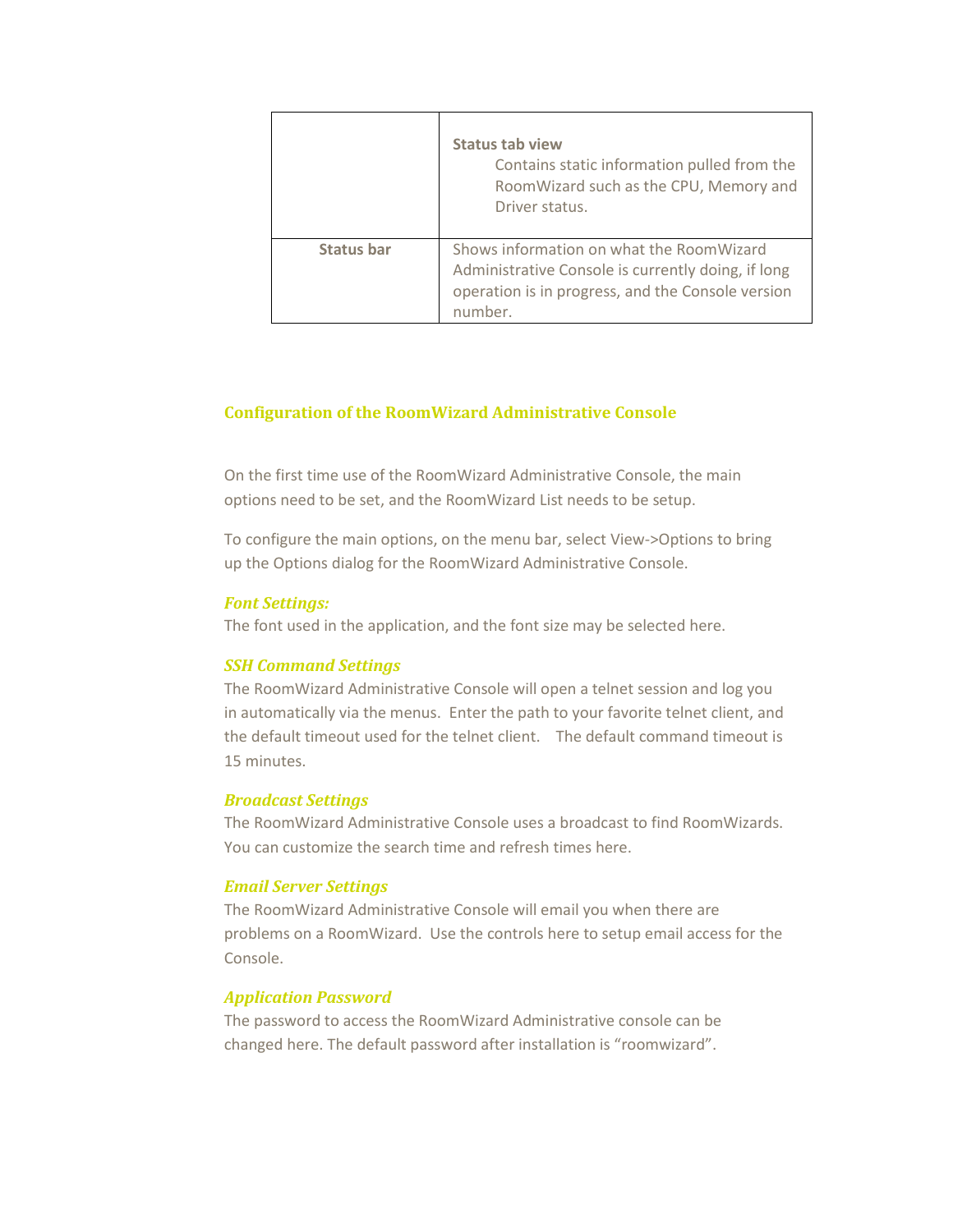### <span id="page-7-0"></span>**Setup of RoomWizard Lists**

Once the options have been set, the RW List needs to be configured.

### *Automatic List Setup*

If you are running firmware version 4.1 with RoomWizard II, or are running the RoomWizard 10 3.5.2 update, you can automatically search your network for all RoomWizards via the Search->Search for All Devices menu.

The RoomWizard Administrative Console will prompt you for the subnet and Network that you wish to search, and then broadcast on that subnet and await responses from the RoomWizards. The RoomWizard List will be automatically populated with all the RoomWizards under a "Default" Group.

Note*:* The "Default" group name cannot be changed, and all RoomWizards found in a search are automatically added to the "Default" Group.

### *Manual List Setup*

If you simply wish to add a new RoomWizard to the list, or your RoomWizards are not running the correct firmware version, you can manually add the RoomWizards to the list.

To manually add a RoomWizard, right click on any group name in the Groups tab, and select "List Maintenance" -> "Add Unit". Fill out the dialog box that comes up, press OK and the RoomWizard is added to the selected group.

# <span id="page-7-1"></span>**Using the RoomWizard Administrative Console**

Once the RoomWizards are in the RoomWizard Administrative Console, you can begin administering them.

All operations are selected/initiated from the Groups tab or Status tab via selecting the RoomWizards to operate on, and right clicking.

There are 8 menu items available via the Right Click menu:

- Access...
- Certificates…
- Firmware…
- List Maintenance…
- Logfiles...
- Replicate...
- Set as Master Device
- Set Root Password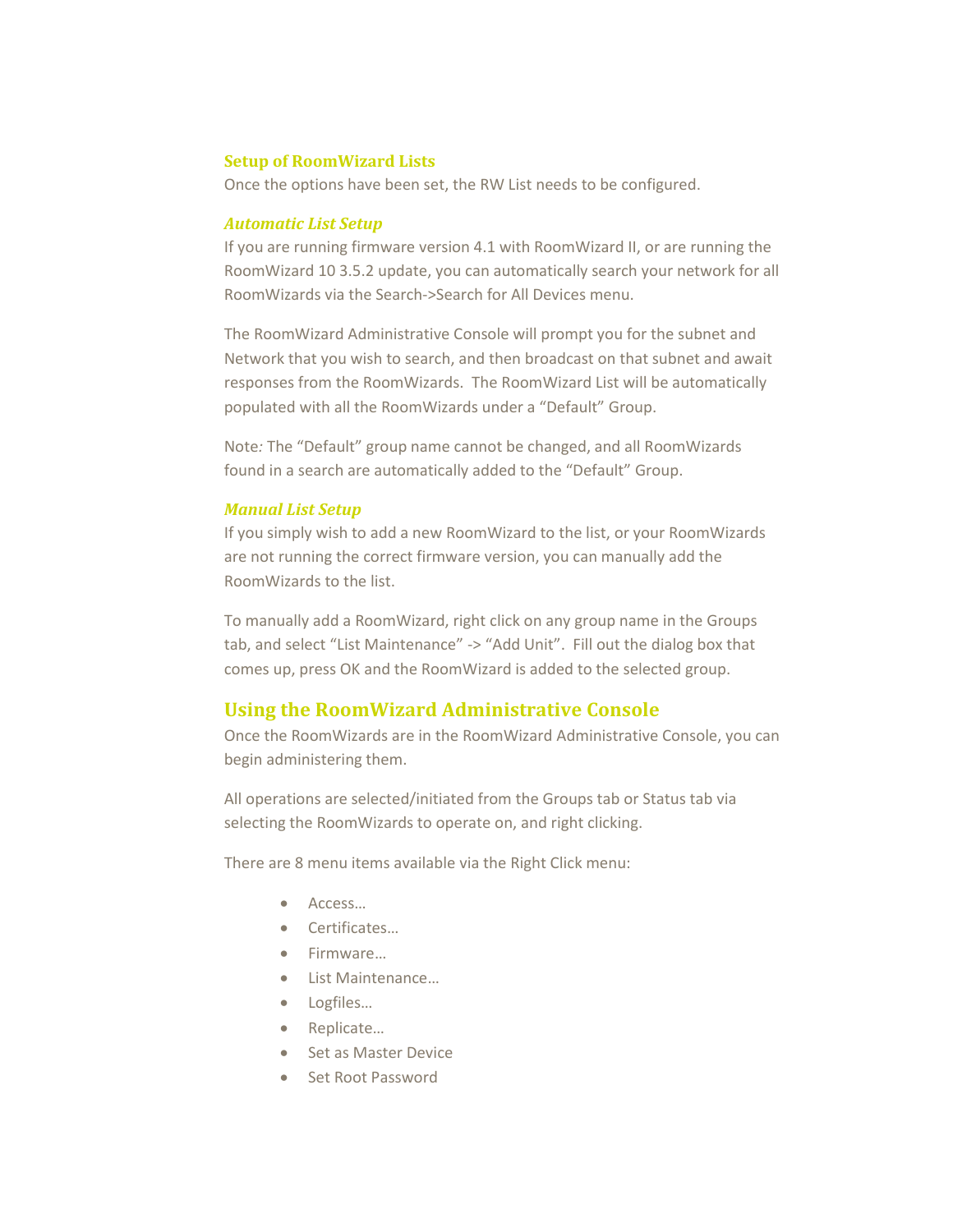**Note**: You must run Firmware 4.1 with RoomWizard II's, and Firmware 3.5.2 with RoomWizard 10's to unlock all the features of the RoomWizard Administrative Console, including Searching and property retrieval. However, you can update firmware on units with older firmware directly from the RoomWizard Administrative Console.

**Note**: FTP, and Secure Telnet, are both required to operate with the RoomWizard Administrative Console. These features are on by default on the RoomWizards.

### *Access*

Access menu items allow you to do the following on the selected RoomWizard:

- Refresh the Properties View's Properties tab
- Refresh the Properties View's Status tab
- Start your web browser on the RoomWizards home page
- Start your telnet client on the RoomWizard. Putty is an excellent free telnet client that operates well with the RoomWizard Administrative Console and RoomWizard.
- Set the RoomWizard to sync its clock via NTP
- Sync the RoomWizards clock to your PC's clock.

### *Certificates*

The Certificates menu items allow you to install new custom certificates into your RoomWizard.

> Add Certificate prompts you for the Alias Name and the certificate itself to load into the RoomWizard.

### *Firmware*

The Firmware menu allows you to upgrade the firmware on the selected RoomWizards.

Note: That the RoomWizard Administrative Console requires the firmware to be in cpio.tar.gz format. If the firmware file ends in cpio.tar.gz, it is the correct format of firmware file.

- Reboot Unit (s) instructs the RoomWizards to reboot.
- Rebuild Unit (s) instructs the RoomWizard to restore its firmware this is the same as reinstalling the last full firmware update on the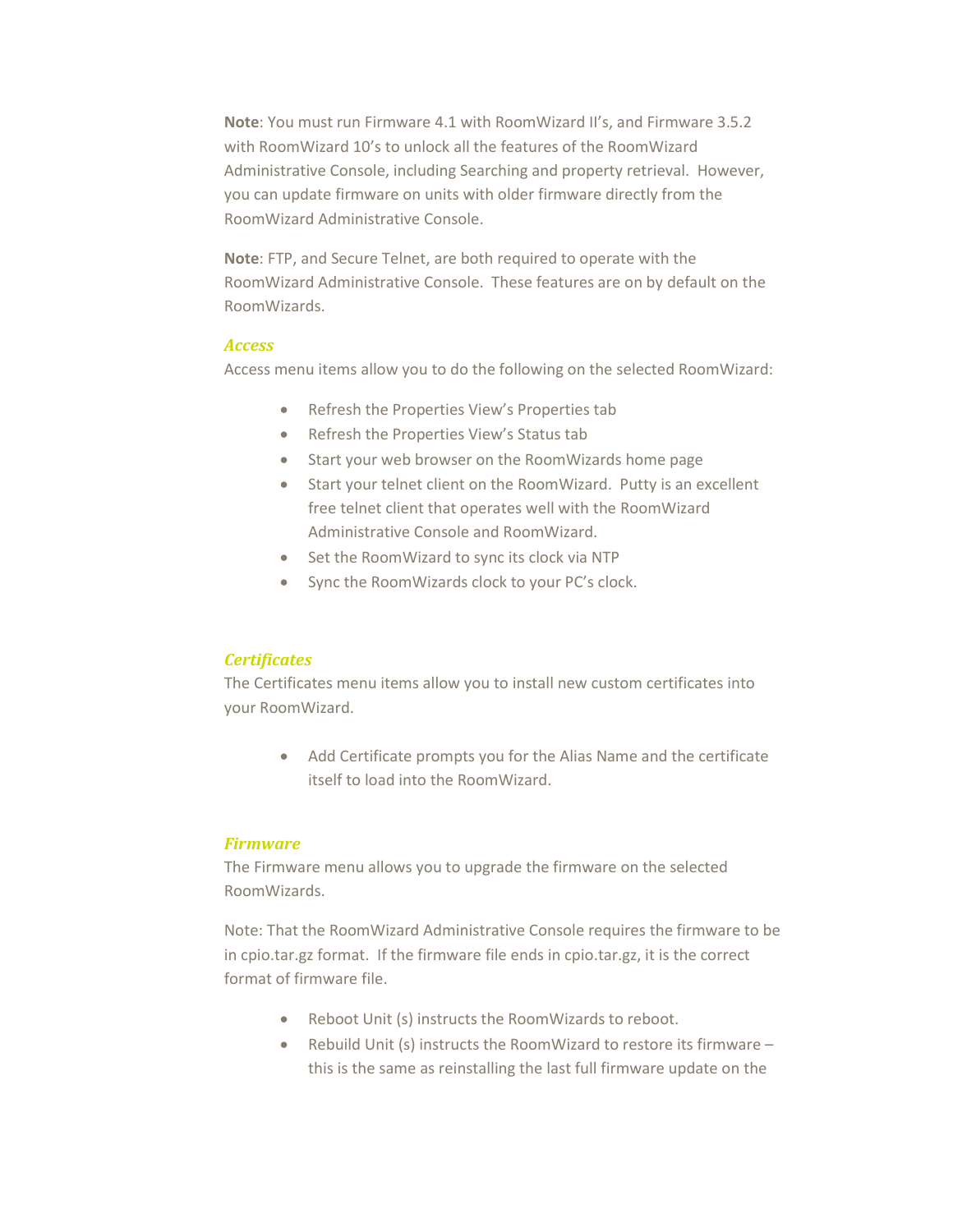unit. This should be used only when units are exhibiting issues that aren't related to the configuration.

- Upgrade Firmware upgrades the firmware via one of two methods
	- o Via FTP Server
		- The FTP path to the firmware file, and FTP credentials to log into the ftp server that contains the firmware are entered. A sample ftp path is [ftp://ftp.steelcase.com/firmwarefile.cpio.tar.gz.](ftp://ftp.steelcase.com/firmwarefile.cpio.tar.gz)

*Note: this is not a working path, but only an example.*

- **The RoomWizard FTP's to the site directly to** download and install the update.
- o Via Local Host
	- The path to the firmware file is entered,
	- Enter the user for the RoomWizard II is "root" for RoomWizard 10 is "backup".
	- **Enter the FTP User password for the RoomWizard** and uploads the firmware, Click "OK" and wait for the RoomWizard to installs the upgrade.

Once the firmware upgrade is complete, details show in the dialog for each RoomWizard that was upgraded including if it was successful upgraded or not.

# *List Maintenance*

These menu items allow for customization of the Lists of RoomWizards.

The options are:

• Add Group

A new High Level group is added to the List.

• Add SubGroup

A Subgroup is added to the selected group.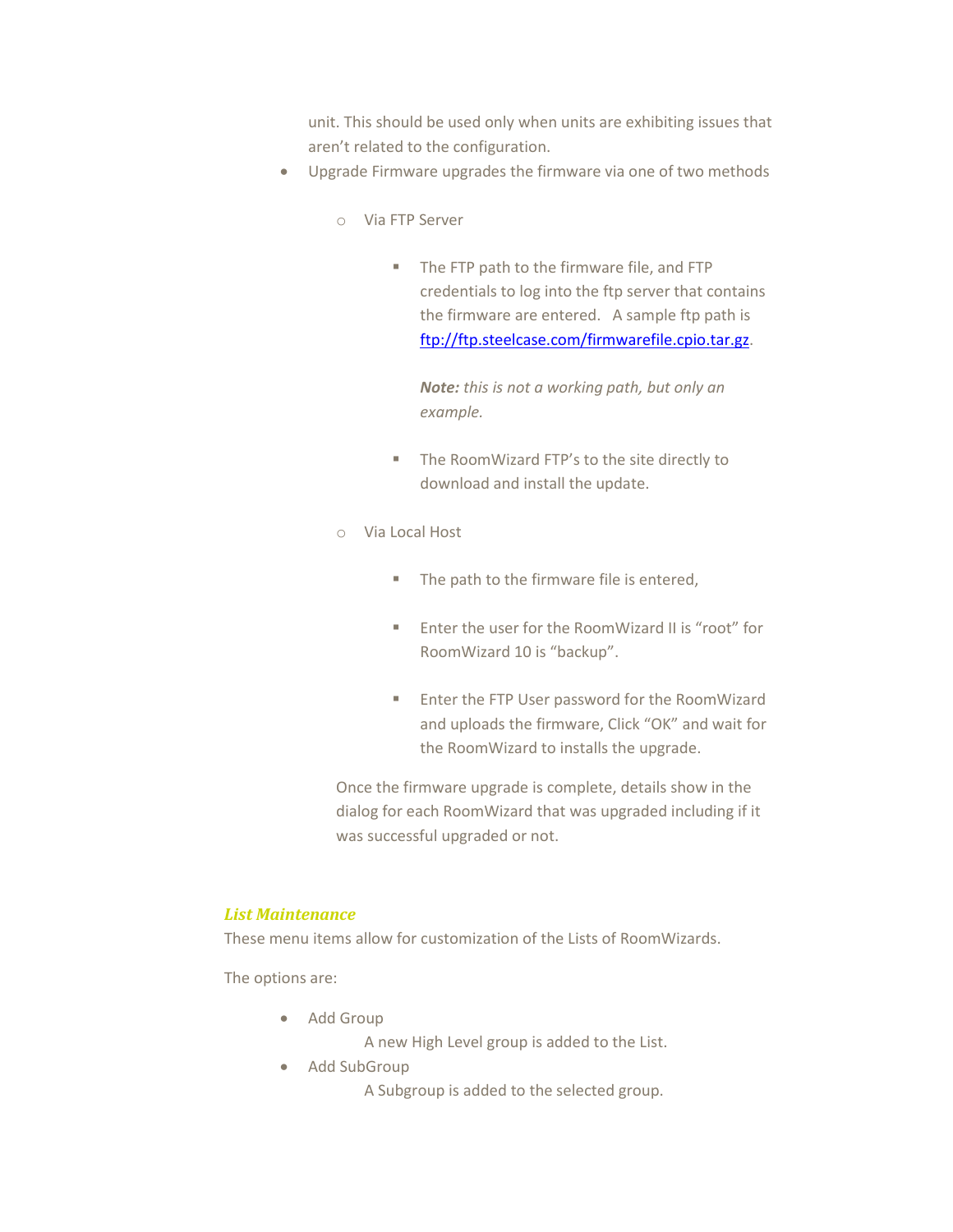- Add Unit
	- A new RoomWizard is added to the group
- Delete

The selected Group or RoomWizard is removed from the list.

**Note**: drag and drop RoomWizards and Groups to rearrange the lists as required.

**Note:** the "Default" group is fixed and cannot be renamed or removed.

### *LogFiles*

The LogFiles menu allows you to both download all the log files from the selected units, as well as viewing individual logs directly from units.

> Download All Logs will collect all the log files on the selected units and save them locally. These log files can be provided to Steelcase Technical Support when issues arise.

> The rest of the menu items allow you to directly view in a window the following log files:

- o Admin Log
- o Concurrent Log
- o EndUser log
- o Epiphany log
- o Firmware Patches log
- o Front Panel Log
- o Jettystart Log
- o LocalHost log
- o Message log
- o Upgrade log

### *Replicate*

The Replicate menu , in conjunction with "Set as Master Device" below, allow you to select a master RoomWizard, that the configuration is harvested from, and then replicated out to all selected RoomWizards.

> • Push Configuration reads the configuration of the Master Device, and duplicates it out to every selected RoomWizard. Note that Network configuration, and specific room configuration such as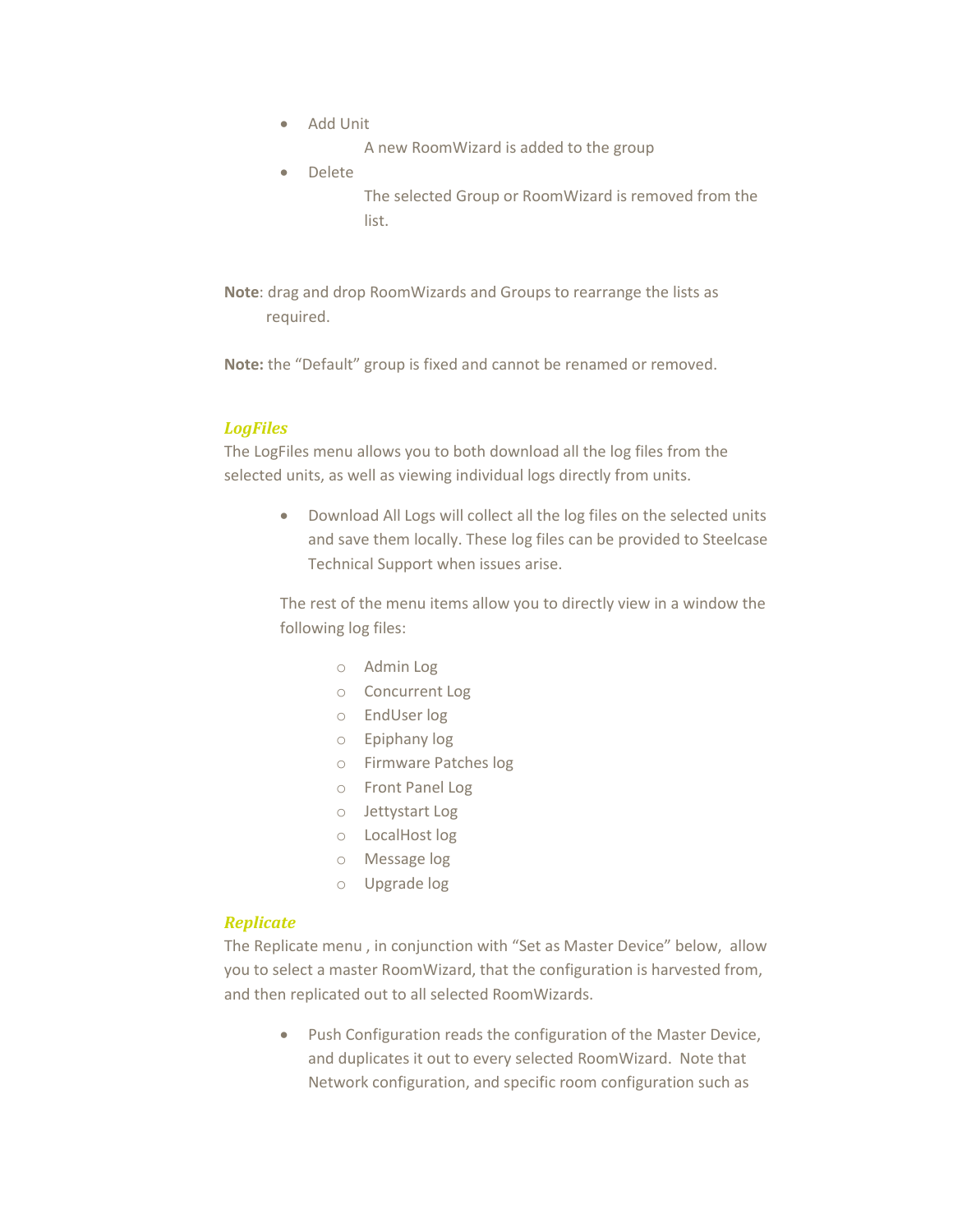facilities and room names are not replicated, so RoomWizards preserve the unique information.

 Push Partial Configurations pushes the NTP server address, the root Password, and new certificate information (if provided) to all selected RoomWizards. If a field is left blank in the dialog, that field is not replicated to other units. No master is required for Partial Configurations.

### *Set as Master Device*

Set as "Master" Device makes the currently selected RoomWizard the master RoomWizard. Its configuration can be pushed out to other RoomWizards via the Replicate menu.

### *Set Root Password*

Administrator can set same "root password" on multiple RoomWizards in a single operation via selecting them and selecting Set Root Password from the menu.

# <span id="page-11-0"></span>**How To: Configure a new RoomWizard installation.**

To setup a new installation of RoomWizards with the RoomWizard Administrative Console, perform the following steps.

- 1) Install the RoomWizards and power them up.
- 2) Search for RoomWizards via the Search->Search for All RoomWizard's menu item.
- 3) Select View->Administrative Page on the menu.
- 4) All the RoomWizards will appear in the RoomWizard List property tab.
- 5) Select one RoomWizard
- 6) Right click and select Access->Start Browser
- 7) In the Browser, click RoomWizard Setup, and configure the RoomWizard as desired.
- 8) Close the browser
- 9) Right click on the configured RoomWizard and select "Set as Master Device"
- 10) Select the remaining RoomWizards
- 11) Right click and select Replicate->Push Configuration

All the units are now configured, and unique configuration can be added individually.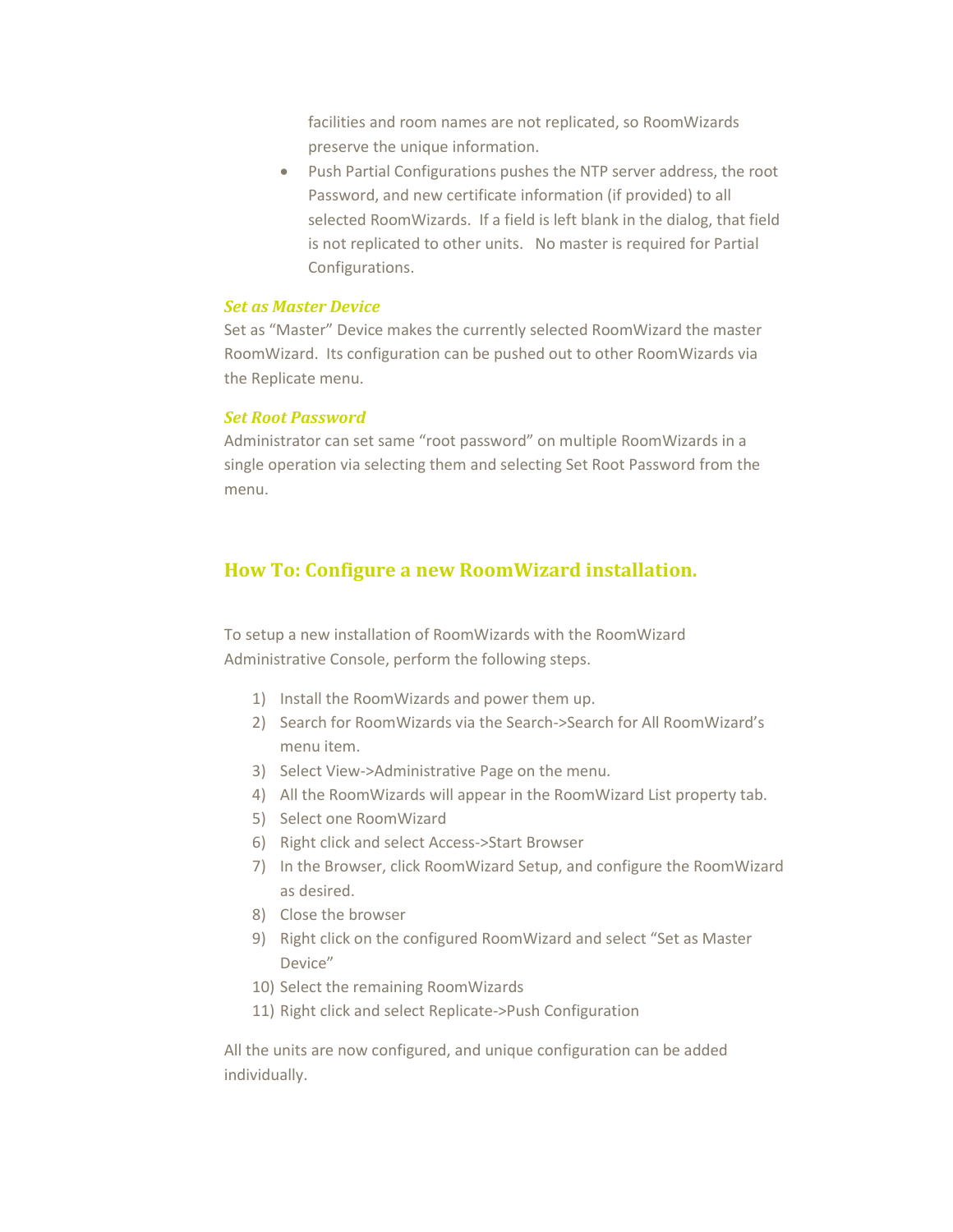# <span id="page-12-0"></span>**Best Practices**

### **Upgrade Firmware**

Upgrading firmware requires sending a new firmware file to every unit selected, which can be 150MB in size, to every RoomWizard in an organization.

To optimize firmware upgrades and minimize the amount of time each upgrade takes, it is recommended to break the RoomWizards into groups, such as a group per building, or facility. This both reduces the load on the network and reduces the possibility of failed downloads through network retries.

With smaller groups being updated, the time required to perform the updates on the group is reduced, and the overall load is broken up for both the IT administrator and the network.

**Note**: If FTP is disabled on the RoomWizard units, firmware upgrades will not work. FTP is required for Firmware upgrades and patches.

### **Grouping RoomWizards by type**

It is recommended to group similar RoomWizards together, i.e., keep RoomWizard 10's in one group and RoomWizard II in another group. This will allow upgrading firmware on all RoomWizard II and all RoomWizard 10's with only two operations (one for each group), without having validated which units were updated and which need different firmware loads.

### **Password Handling**

As the firmware upgrade process requires RoomWizard credentials, it is recommended that all RoomWizard II units share the same root password, and all RoomWizard 10 units share the same root password. The RoomWizard Administrative Console can deal with unique passwords on all RoomWizards, but on firmware upgrades, each unit would need to have its password entered, which can be very time consuming.

### **RoomWizard lists**

The File Menu option to save or reload different groupings of your RoomWizards can be used to maintain different "views" of your network. You may want one list setup with a single group to watch for trouble units, and another list with logical groupings to easily perform firmware upgrades, and yet a third with physical location groupings.